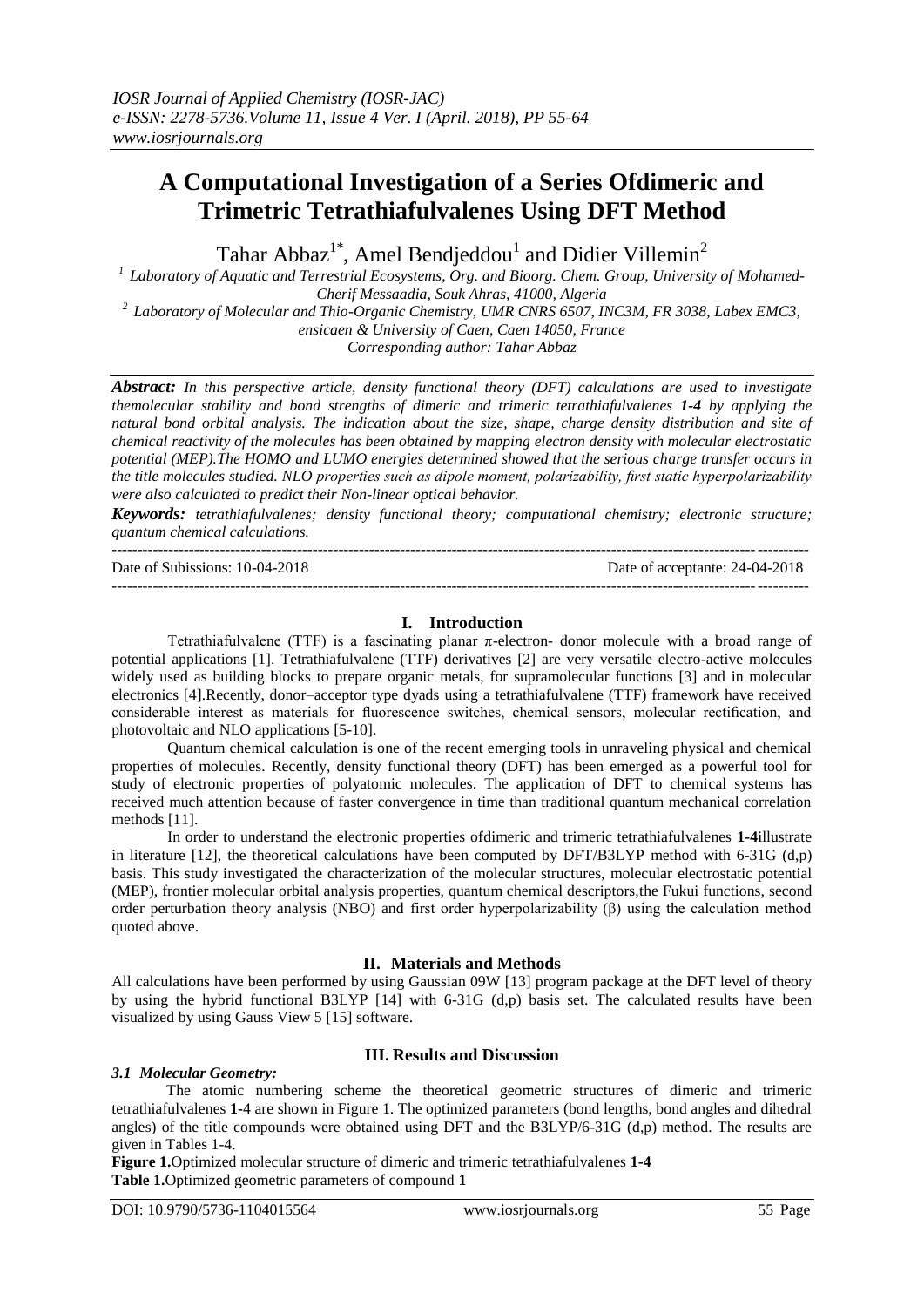

| <b>Bond Length</b> $(\AA)$ |       | <b>Bond Angles</b> (°) |         | Dihedral Angles $(°)$                                        |         |
|----------------------------|-------|------------------------|---------|--------------------------------------------------------------|---------|
| R(1,4)                     | 1.327 | A(4,1,17)              | 123.323 | D(17,1,4,19)                                                 | 179.758 |
| R(1,17)                    | 1.842 | A(3,2,24)              | 126.329 | D(18,1,4,20)                                                 | 179.712 |
| R(2,17)                    | 1.837 | A(17, 2, 24)           | 115.169 | D(4,1,17,2)                                                  | 171.292 |
| R(3,18)                    | 1.835 | A(2,3,23)              | 127.115 | D(17, 2, 24, 32)                                             | 110.522 |
| R(4,20)                    | 1.842 | A(18,3,23)             | 114.547 | D(23,3,18,1)                                                 | 173.995 |
| R(5,6)                     | 1.331 | A(1,4,20)              | 123.331 | D(18,3,23,45)                                                | 112.910 |
| R(5,53)                    | 1.812 | A(6,5,53)              | 126.747 | D(1,4,19,6)                                                  | 159.747 |
| R(6,52)                    | 1.813 | A(5,6,52)              | 123.286 | D(53, 5, 6, 19)                                              | 178.851 |
| R(7,13)                    | 1.843 | A(19,6,52)             | 117.883 | D(53, 5, 20, 4)                                              | 168.347 |
| R(8,9)                     | 1.331 | A(10,7,13)             | 123.452 | D(20,5,53,63)                                                | 144.346 |
| R(8,13)                    | 1.841 | A(10,7,14)             | 123.548 | D(14,7,10,15)                                                | 179.347 |
| R(8,50)                    | 1.813 | A(13,7,14)             | 113.001 | D(10,7,13,8)                                                 | 159.183 |
| R(9,51)                    | 1.813 | A(9,8,13)              | 118.077 | D(7,10,16,12)                                                | 176.535 |
| R(10,16)                   | 1.842 | A(13,8,50)             | 115.192 | D(11, 22, 39, 40)                                            | 110.534 |
| R(11,12)                   | 1.332 | A(8,9,14)              | 118.410 | D(2, 24, 32, 35)                                             | 175.268 |
|                            |       |                        |         | <b>Table 2.</b> Optimized geometric parameters of compound 2 |         |

| <b>Bond Length(<math>\AA</math>)</b> |       | <b>Bond Angles</b> (°) |         | Dihedral Angles (°) |         |
|--------------------------------------|-------|------------------------|---------|---------------------|---------|
| R(1,4)                               | 1.328 | A(4,1,14)              | 123.208 | D(4,1,13,2)         | 160.708 |
| R(1,13)                              | 1.841 | A(13,1,14)             | 113.180 | D(13, 2, 3, 41)     | 178.827 |
| R(2,3)                               | 1.331 | A(3,2,13)              | 118.425 | D(41,3,14,1)        | 168.713 |
| R(2,13)                              | 1.839 | A(3,2,42)              | 123.371 | D(14,3,41,43)       | 144.977 |
| R(3,14)                              | 1.841 | A(13,2,42)             | 117.824 | D(1,4,16,6)         | 159.164 |
| R(4,15)                              | 1.837 | A(2,3,41)              | 126.814 | D(24,5,6,16)        | 175.458 |
| R(5,6)                               | 1.335 | A(14,3,41)             | 115.078 | D(24, 5, 15, 4)     | 170.782 |
| R(5,15)                              | 1.851 | A(1,4,15)              | 123.685 | D(6,5,24,26)        | 128.812 |
| R(6,16)                              | 1.850 | A(1,4,16)              | 124.055 | D(19,7,10,18)       | 179.527 |
| R(7,10)                              | 1.328 | A(6,5,15)              | 117.534 | D(39, 9, 20, 7)     | 168.391 |
| R(8,9)                               | 1.331 | A(15,5,24)             | 116.679 | D(20.9.39.49)       | 144.653 |
| R(8,40)                              | 1.813 | A(5,6,16)              | 117.681 | D(7,10,18,12)       | 162.900 |
| R(9,20)                              | 1.841 | A(16,6,23)             | 115.523 | D(22,11,17,10)      | 174.636 |
| R(9,39)                              | 1.813 | A(10,7,19)             | 123.650 | D(12,11,22,32)      | 118.750 |
|                                      |       |                        |         |                     |         |

 $R(10,17)$  1.838  $A(19,7,20)$  113.098  $D(11,22,32,34)$  112.589 **Table 3.**Optimized geometric parameters of compound **3**

| <b>Bond Length</b> $(\AA)$ |       | <b>Bond Angles</b> $(°)$ |         | Dihedral Angles $(°)$ |         |
|----------------------------|-------|--------------------------|---------|-----------------------|---------|
| R(1,18)                    | 1.842 | A(4,1,18)                | 123.332 | D(18,1,4,20)          | 179.363 |
| R(2,3)                     | 1.332 | A(17,1,18)               | 113.374 | D(4,1,17,2)           | 174.306 |
| R(2,17)                    | 1.836 | A(3,2,17)                | 118.505 | D(17, 2, 24, 32)      | 104.544 |
| R(3,18)                    | 1.837 | A(17, 2, 24)             | 115.388 | D(23,3,18,1)          | 176.771 |
| R(4,19)                    | 1.842 | A(2,3,23)                | 126.081 | D(1,4,19,6)           | 159.225 |
| R(5,6)                     | 1.331 | A(18,3,23)               | 115.597 | D(51, 5, 6, 19)       | 178.829 |
| R(5,20)                    | 1.841 | A(1,4,19)                | 123.603 | D(51, 5, 20, 4)       | 168.169 |
| R(6,50)                    | 1.813 | A(1,4,20)                | 123.395 | D(20,5,51,61)         | 144.418 |
| R(7,13)                    | 1.843 | A(6,5,51)                | 126.744 | D(10,7,13,8)          | 158.730 |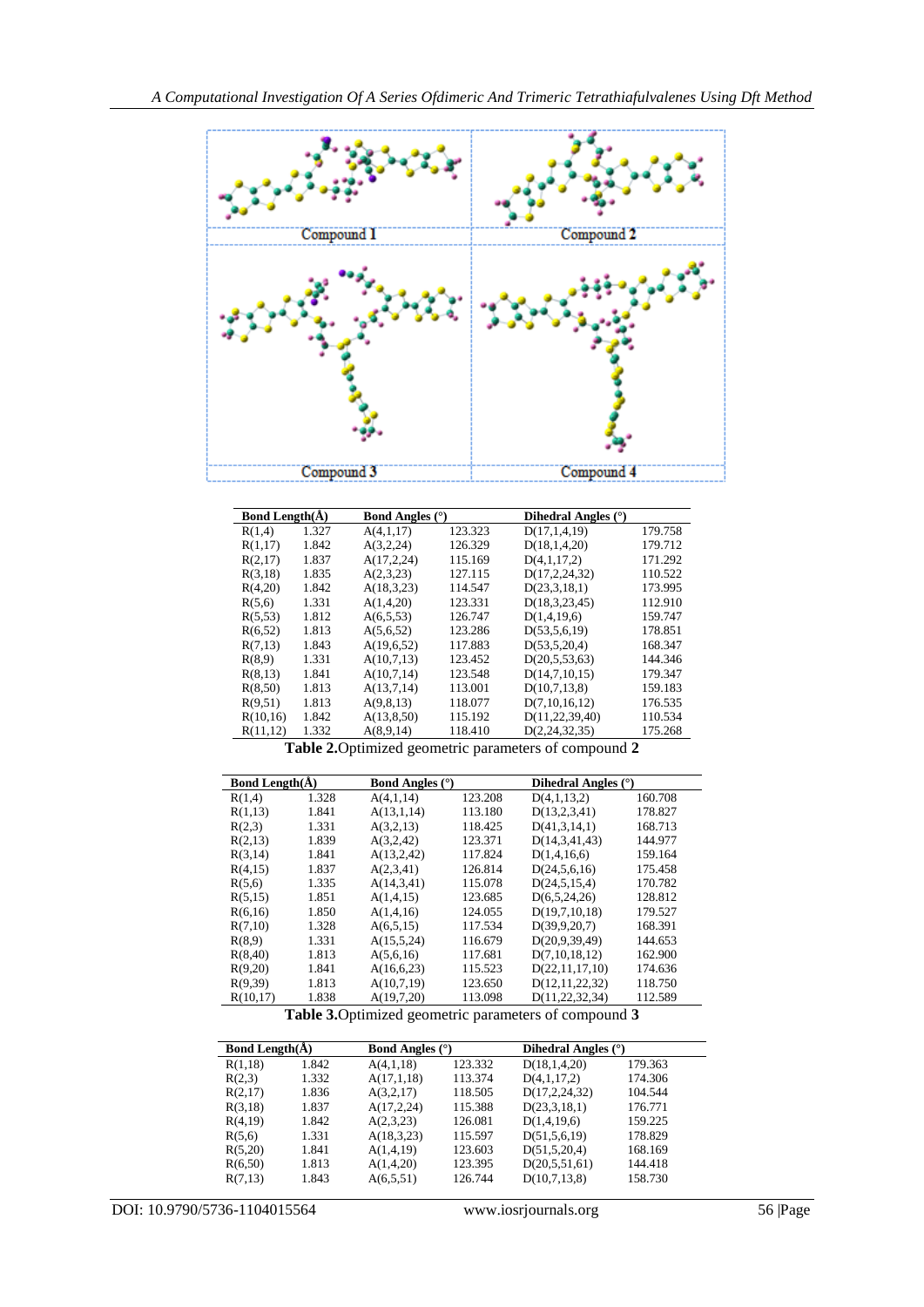| R(7,14)                                               | 1.842 | A(20,5,51) | 115.172 | D(49, 9, 14, 7)   | 173.888 |  |  |  |
|-------------------------------------------------------|-------|------------|---------|-------------------|---------|--|--|--|
| R(8,13)                                               | 1.842 | A(5,6,50)  | 123.277 | D(14, 9, 49, 52)  | 128.336 |  |  |  |
| R(9,14)                                               | 1.839 | A(19,6,50) | 117.873 | D(7,10,16,12)     | 172.579 |  |  |  |
| R(10,16)                                              | 1.837 | A(10,7,13) | 123.473 | D(15,11,12,21)    | 177.934 |  |  |  |
| R(11,12)                                              | 1.332 | A(10,7,14) | 123.562 | D(22, 11, 15, 10) | 173.968 |  |  |  |
| R(11,15)                                              | 1.842 | A(13,7,14) | 112.965 | D(11, 22, 38, 39) | 147.661 |  |  |  |
| Table 4. Optimized geometric parameters of compound 4 |       |            |         |                   |         |  |  |  |

**Bond Length(Å) Bond Angles (°) Dihedral Angles (°)** R(1,18) 1.842 A(4,1,17) 123.349 D(17,1,4,19) 179.832<br>R(2,3) 1.333 A(17,1,18) 113.403 D(18,1,4,20) 179.388 R(2,3) 1.333 A(17,1,18) 113.403 D(18,1,4,20) 179.388<br>R(2,17) 1.836 A(3,2,24) 126.296 D(4,1,17,2) 173.085  $D(4,1,17,2)$ R(3,23) 1.822 A(17,2,24) 115.274 D(17,2,24,28) 112.221 R(4,19) 1.842 A(2,3,18) 118.433 D(23,3,18,1) 175.521  $R(5,6)$  1.331  $A(18,3,23)$  115.245  $D(18,3,23,40)$  106.144<br> $R(5,20)$  1.842  $A(1,4,19)$  123.512  $D(1,4,19,6)$  159.279  $R(5,20)$  1.842  $A(1,4,19)$  123.512  $D(1,4,19,6)$  159.279 R(5,46) 1.813 A(19,4,20) 113.014 D(46,5,6,19) 178.758 R(6,45) 1.813 A(6,5,46) 126.693 D(46,5,20,4) 168.226<br>R(7,10) 1.327 A(20,5,46) 115.221 D(20,5,46,56) 144.181  $D(20,5,46,56)$ R(8,9) 1.331 A(5,6,45) 123.275 D(14,7,10,15) 179.794 R(8,43) 1.813 A(19,6,45) 117.877 D(13,8,9,44) 172.903  $R(9,14)$  1.838  $A(10,7,13)$  123.387  $D(44,9,14,7)$  174.303<br> $R(9,44)$  1.813  $A(13,7,14)$  113.054  $D(7,10,16,12)$  176.078 R(9,44) 1.813 A(13,7,14) 113.054 D(7,10,16,12) 176.078 R(10,15) 1.841 A(9,8,43) 126.971 D(15,11,12,21) 177.298

# *3.2 Molecular Electrostatic Potential (MEP):*

The molecular electrostatic potential (MEP) has been used as a useful method in research of molecular structure with its physicochemical property relationship [16]. The molecular electrostatic potential, V(r), at a given point  $r(x,y,z)$  in the vicinity of a molecule, is defined in terms of the interaction energy between the electrical charge generated from the molecule electrons and nuclei and a positive test charge (a proton) located at r. It is defined by:

$$
V(r) = \sum_{A} \frac{Z_A}{(R_A - r)} - \int \frac{\rho(r')}{(r' - r')} dr'
$$

In which  $Z_A$  is the charge of nucleus A, located at  $R_A$  and  $\rho(r')$  is the electronic density function for the molecule and r' is the dummy integration variable [17,18]. The MEP has been used for predicting sites and relative reactivity toward electrophilic attack and in the studies of biological recognition and hydrogen bonding interactions [19].Potential increases in the order red < orange < yellow < green < blue. To predict reactivesites for electrophilic and nucleophilic attack for the title molecules,MEP was calculated at the B3LYP/6-31G(d,p) optimized geometries.The negative (red) regions of MEP were related to electrophilicreactivity and the positive (bleu) regions to nucleophilic reactivity illustrated in Figure 2.



**Figure 2.** Molecular electrostatic potential surface of dimeric and trimeric tetrathiafulvalenes **1-4**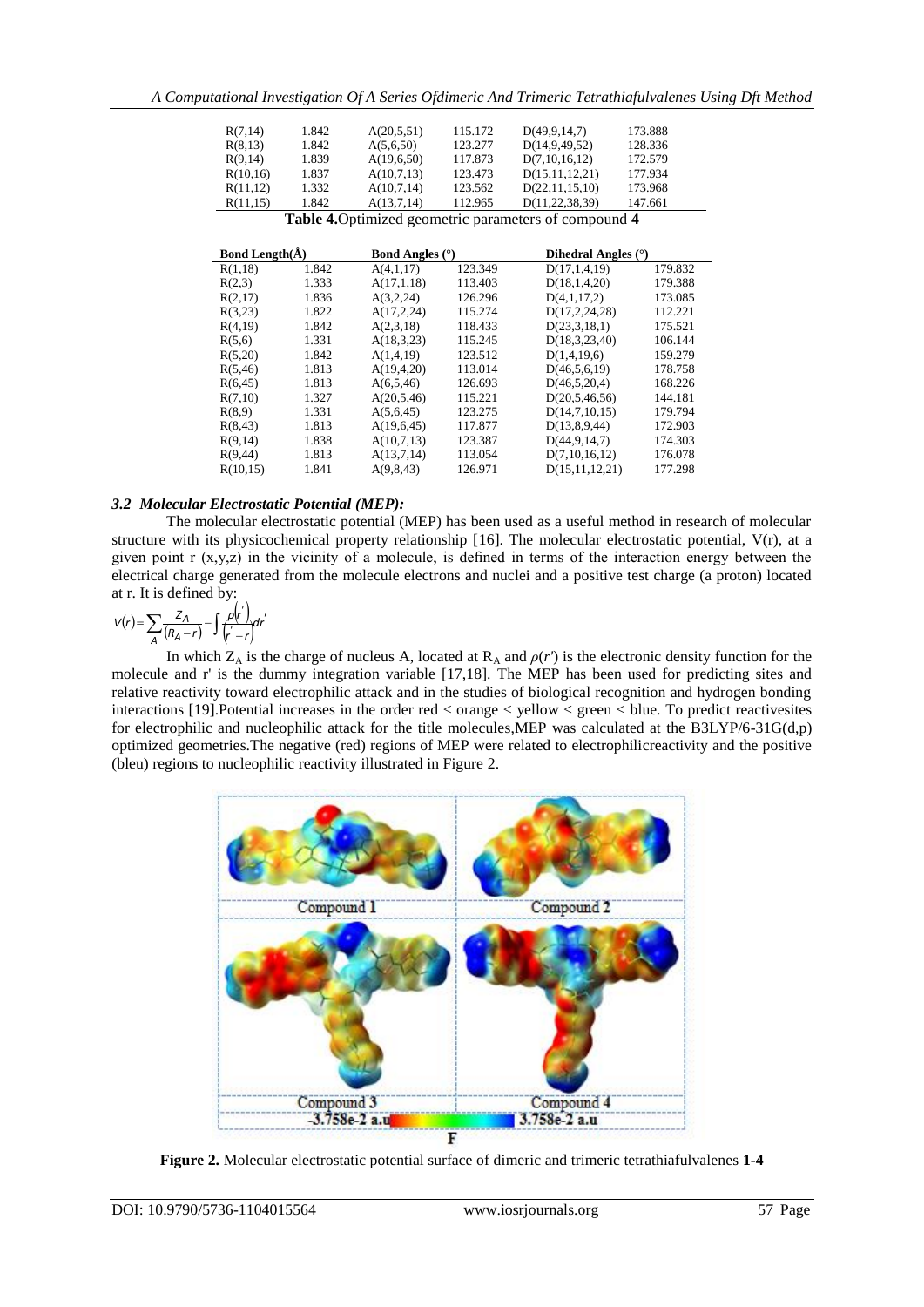As seen from the figure above that, in all molecules, the regions exhibiting the negative electrostatic potential are localized near the TTF core and the nitrile function in compound **1** while the regions presenting the positive potential are localized vicinity of the hydrogen atoms of alkyl and cycled groups.

## *3.3 Frontier Molecular Orbitals (FMOs):*

The highest occupied molecular orbitals (HOMOs) and the lowest-lying unoccupied molecular orbitals (LUMOs) are named as Frontier Molecular Orbitals (FMOs). The FMOs play an important role in the optical and electric properties, as well as in quantum chemistry. HOMO, LUMO energy characterizes the ability of electron accepting. The eigenvalues of HOMO and LUMO and their energy gap reflect the biological activity of the molecule. These orbitals are a pair of orbitals in the compound, which allows them to interact more strongly. The frontier orbital gap helps characterize the chemical reactivity and the kinetic stability of the molecule. A molecule having a small frontier orbitals gap is more polarizable and is generally associated with a high chemical reactivity and low kinetic stability [20–22]. The HOMO and LUMO orbitals of compound **3** with a small energy gap were computed by the DFT/B3LYP method with 6-31G (d,p) basis set and visualized in Figure 3.



**Figure 3.** HOMO-LUMO Structure with the energy level diagram of compound **3**

### *3.4 Global Reactivity Descriptors:*

Density functional theory method concept the chemical reactivity and site selectivity of the molecular systems. The energies of frontier molecular orbitals (E<sub>HOMO</sub>, E<sub>LUMO</sub>), energy band gap which explains the eventual charge transfer interaction within the molecule, electronegativity ( $\chi$ ), chemical potential ( $\mu$ ), global hardness (η), global softness (*S*) and global electrophilicity index (ω) [23,24] of dimeric and trimeric tetrathiafulvalenes **1-4** are computed by the DFT/B3LYP method with 6-31G (d,p) basis set and listed in Table 5.

 $\chi = -1/2$  (*E*<sub>LUMO</sub> + *E*<sub>HOMO</sub>)  $\mu = -\chi = 1/2 (E_{LUMO} + E_{HOMO})$ *n*=1/2 (*E*<sub>*LUMO</sub> – <i>E*<sub>*HOMO</sub>*)</sub></sub>  $S = 1/2n$  $ω = μ<sup>2</sup>/2η$ 

The large HOMO-LUMO gap means a hard molecule and small HOMO-LUMO gap means a soft molecule. One can also relate the stability of the molecule to hardness, which means that the molecule with least HOMO-LUMO gap means it is more reactive.

|  |  |  |  | Table 5. Quantum chemical descriptors of dimeric and trimeric tetrathiafulvalenes 1-4 |
|--|--|--|--|---------------------------------------------------------------------------------------|
|--|--|--|--|---------------------------------------------------------------------------------------|

| <b>Parameters</b>         | Compound 1 | Compound 2 | Compound 3 | Compound 4 |
|---------------------------|------------|------------|------------|------------|
| $E_{HOMO}(eV)$            | $-5.187$   | $-5.212$   | $-5.044$   | $-5.142$   |
| $E_{LUMO}(eV)$            | $-1.518$   | $-1.423$   | $-1.647$   | $-1.478$   |
| $\Delta E_{\rm gap}$ (eV) | 3.668      | 3.789      | 3.398      | 3.663      |
| IE $(eV)$                 | 5.187      | 5.212      | 5.044      | 5.142      |
| A (eV)                    | 1.518      | 1.423      | 1.647      | 1.478      |
| $\mu$ (eV)                | $-3.353$   | $-3.317$   | $-3.345$   | $-3.310$   |
|                           |            |            |            |            |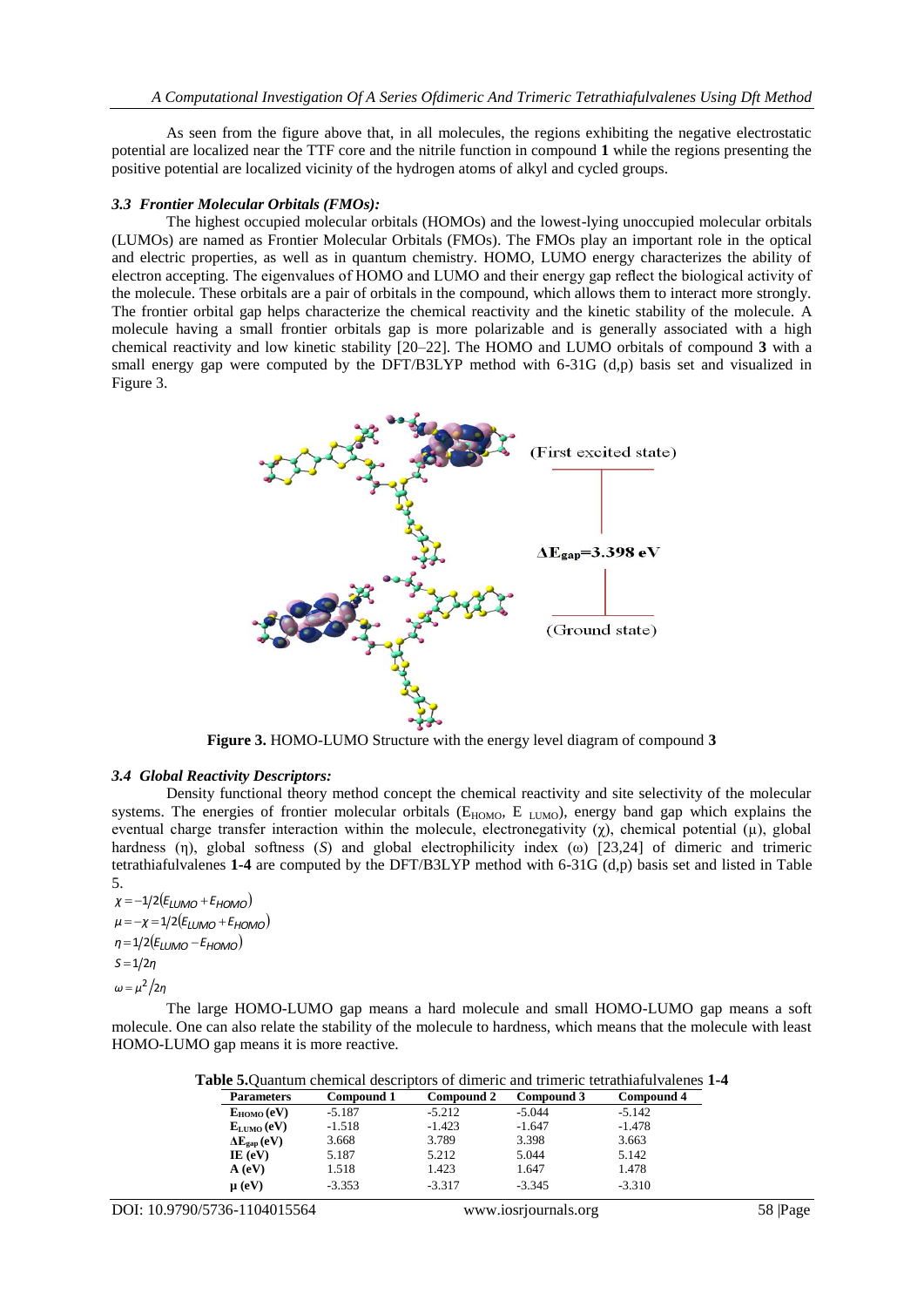| $\gamma$ (eV)     | 3.353 | 3.317 | 3.345 | 3.310 |
|-------------------|-------|-------|-------|-------|
| $\mathbf{n}$ (eV) | .834  | 1.895 | 1.699 | 1.832 |
| S(eV)             | 9.273 | 0.264 | 0.294 | 0.273 |
| $\omega$ (eV)     | 3.064 | 2.904 | 3.294 | 2.990 |

As presented in table 5, the compound which have the lowest energetic gap is the compound **3** ( $\Delta E_{\text{gan}}$  = 3.398 eV). This lower gap allows it to be the softest molecule. The compound that have the highest energy gap is the compound **2** ( $\Delta E_{\text{gap}} = 3.789 \text{ eV}$ ). The compound that has the highest HOMO energy is the compound **3**  $(E_{HOMO} = -5.044 \text{ eV})$ . This higher energy allows it to be the best electron donor. The compound that has the lowest LUMO energy is the compound  $3$  ( $E_{LUMO}$  = -1.647 eV) which signifies that it can be the best electron acceptor. The two properties like I (potential ionization) and A (affinity) are so important, the determination of these two properties allow us to calculate the absolute electronegativity ( $\gamma$ ) and the absolute hardness (η). These two parameters are related to the one-electron orbital energies of the HOMO and LUMO respectively. Compound **3** has lowest value of the potential ionization  $(I = 5.044 \text{ eV})$ , so that will be the better electron donor. Compound **3** has the largest value of the affinity  $(A = 1.647 \text{ eV})$ , so it is the better electron acceptor. The chemical reactivity varies with the structural of molecules. Chemical hardness (softness) value of compound **3**  $(\eta = 1.699 \text{ eV}, S = 0.294 \text{ eV})$  is lesser (greater) among all the molecules. Thus, compound **3** is found to be more reactive than all the compounds. Compound 1 possesses higher electronegativity value ( $\chi$  = 3.353 eV) than all compounds so; it is the best electron acceptor. The value of  $\omega$  for compound **3** ( $\omega$  = 3.294 eV) indicates that it is the stronger electrophiles than all compounds. Compound **3** has the smaller frontier orbital gap so, it is more polarizable and is associated with a high chemical reactivity, low kinetic stability and is also termed as soft molecule.

#### *3.5 Local Reactivity Descriptors:*

The Fukui function is a local reactivity descriptor that gives the preferred regions where a chemical species will change its density when the number of electrons is changed and it shows the propensity of the electronic density to deform at a given position upon accepting or donating electrons [25-27]. Also, the condensed or atomic Fukui functions on the *j*th atom site is given as,

$$
f_j^- = q_j(N) - q_j(N-1)
$$
  
\n
$$
f_j^+ = q_j(N+1) - q_j(N)
$$
  
\n
$$
f_j^0 = \frac{1}{2} [q_j(N+1) - q_j(N-1)]
$$

For an electrophilic  $f_j^{\dagger}(r)$ , nucleophilic or free radical attack  $f_j^{\dagger}(r)$ , on the reference molecule, respectively. In these equations,  $q_j$  is the atomic charge at the jth atomic site is the neutral (N), anionic (N+1) or cationic (N-1) chemical species. Chattarajet al. [28] proposed the concept of generalized philicity and it contains almost all information about the known different global and local reactivity and selectivity descriptor, in addition to the information regarding electrophilic/nucleophilic power of a given atomic site in a molecule. Morell et al. [29] proposed a dual descriptor  $(\Delta f(r))$ , which is defined as the difference between the nucleophilic and electrophilic Fukuifunction and is given by,

# $A f(r) = |f^+(r) - f^-(r)|$

 $\Delta f$  (r) > 0, then the site is favored for a nucleophilic attack, whereas if $\Delta f(r)$  < 0, then the site may be favored for an electrophilic attack. Under this situation, dual descriptors Δ*f*(r) gives a clear difference between nucleophilic and electrophilic attack at a particular region with their sign and it provides positive value for site prone for nucleophilic attack and a negative value prone for electrophilic attack. Fukui functions for selected atomic sites dimeric and trimeric tetrathiafulvalenes **1-4** are calculated by the DFT/B3LYP method with 6-31G (d,p) basis set and shown in Tables 6-7.

**Table 6.**Order of the reactive sites on compounds **1** and **2**

|                                                                  |                          |       |       |       | <b>Table 0.</b> Order of the reactive sites on compounds <b>T</b> and $\boldsymbol{\Sigma}$ |       |       |       |       |
|------------------------------------------------------------------|--------------------------|-------|-------|-------|---------------------------------------------------------------------------------------------|-------|-------|-------|-------|
|                                                                  | Compound 2<br>Compound 1 |       |       |       |                                                                                             |       |       |       |       |
| Atom                                                             | 10 <sub>C</sub>          | 1 C   | 8 C   | 5 C   | Atom                                                                                        | 10 C  | 4 C   | 26C   | 9 C   |
|                                                                  | 0.139                    | 0.112 | 0.084 | 0.083 | $f^+$                                                                                       | 0.146 | 0.099 | 0.095 | 0.083 |
| Atom                                                             | 23 S                     | 24 S  | 52 S  | 53 S  | Atom                                                                                        | 23 S  | 24 S  | 42 S  | 41 S  |
|                                                                  | 0.126                    | 0.110 | 0.095 | 0.095 |                                                                                             | 0.124 | 0.107 | 0.097 | 0.096 |
| Atom                                                             | 10 C                     | 1 C   | 9 C   | 11 C  | Atom                                                                                        | 10 C  | 24 S  | 4 C   | 8 C   |
| £θ                                                               | 0.022                    | 0.015 | 0.006 | 0.006 | $f^0$                                                                                       | 0.027 | 0.018 | 0.011 | 0.006 |
| <b>Table 7.</b> Order of the reactive sites on compounds 3 and 4 |                          |       |       |       |                                                                                             |       |       |       |       |
|                                                                  |                          |       |       |       |                                                                                             |       |       |       |       |
|                                                                  |                          |       |       |       |                                                                                             |       |       |       |       |

| Compound 3 | Compound 4 |  |  |                                                                |  |  |  |        |
|------------|------------|--|--|----------------------------------------------------------------|--|--|--|--------|
|            |            |  |  | <b>Atom</b> 92 C 66 C 14 S 13 S <b>Atom</b> 10 C 1 C 65 C 67 C |  |  |  |        |
|            |            |  |  | $f^+$ 0.103 0.088 0.079 0.074 $f^+$ 0.454 0.426 0.425 0.412    |  |  |  |        |
| Atom       |            |  |  | 64 S 81 C 82 C 2 C Atom 25 C 12 C 9 C                          |  |  |  | - 61 C |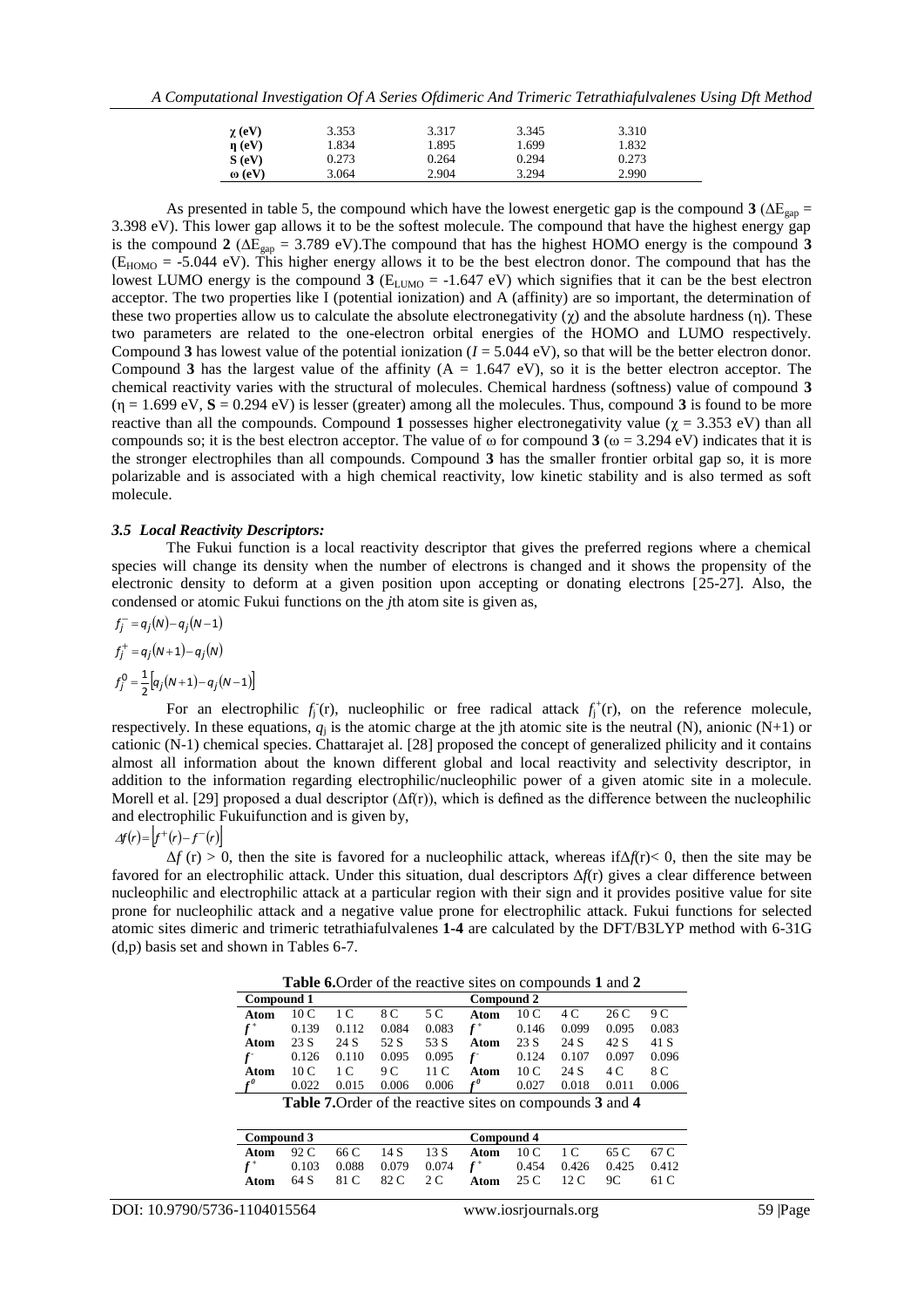| $f$ 0.155 0.073 0.066 0.063 f 0.212 0.088 0.070 0.067                     |  |  |                                                        |  |  |
|---------------------------------------------------------------------------|--|--|--------------------------------------------------------|--|--|
|                                                                           |  |  | <b>Atom</b> 66 C 23 S 22 S 32 C Atom 10 C 65 C 1 C 3 C |  |  |
| $f^{\theta}$ 0.067 0.033 0.020 0.016 $f^{\theta}$ 0.249 0.241 0.241 0.237 |  |  |                                                        |  |  |

From the tables 6-7, the parameters of local reactivity descriptors show that 10C is the more reactive site in compounds **1**, **2** and **4** and 92C in compound **3** respectively for nucleophilic attacks. The more reactive sites in radical attacks are 10C for compounds **1**, **2** and **4** and 66C for compounds **3** respectively.The more reactive sites for electrophilic attacks are 23S for compounds **1**, **2** and 64S, 25C for compounds **3** and **4**respectively.

### *3.6 Natural Bond Orbital Analysis (NBO):*

NBO analysis helps in identifying individual bonds and the energies associated with lone–pair electrons that play a vital role in the chemical processes [30–32]. It helps in studying hybridization, hydrogen bonding as well as hyper-conjugative interactions between occupied Lewis type (bonding or lone pair) and unoccupied (anti-bonding or Rydberg) orbitals which further help in studying inter and intramolecular interactions among various bonds. Stabilization energy  $(E^{(2)})$  associated as a result of electron delocalization between donor NBO (i) and acceptor NBO (j), is estimated by equation  $[33,34]$ 

### $f(z)$  =  $f(ij)$  $E^{(2)} = q_i \frac{F(ij)^2}{E(j) - E}$

 $E(j) - E(i)$ 

where $q_i$  is the donor orbital occupancy;  $E(i)$  and  $E(j)$  are orbital energies of donor and acceptor NBO orbitals and  $F_{ii}$  is the off-diagonal Fock matrix. Extent of hyper-conjugation depends upon the donating ability of Lewis type orbitals and accepting ability of non Lewis type orbitals and this is measured in terms of the interaction energy  $E^{(2)}$ . The second-order perturbation theory analysis of Fock matrix in NBO basis of dimeric and trimeric tetrathiafulvalenes **1-4** is given in Tables 8-11.

**Table 8.**Second order perturbation theory analysis of Fock matrix on NBO of compound **1**

| Donor(i)    | ED/e    | Acceptor(j)        | ED/e    | E(2)     | $E(j)-E(i)$ | F(i, j) |
|-------------|---------|--------------------|---------|----------|-------------|---------|
|             |         |                    |         | Kcal/mol | a.u         | a.u     |
| LP(2) S18   | 1.81120 | $\pi^*(C2-C3)$     | 0.26532 | 18.51    | 0.23        | 0.059   |
| LP(2) S15   | 1.80820 | $\pi^*(C11-C12)$   | 0.25684 | 18.28    | 0.23        | 0.059   |
| LP(2) S17   | 1.81414 | $\pi^*(C \; 2-C3)$ | 0.26532 | 18.12    | 0.23        | 0.059   |
| LP(2) S16   | 1.81266 | $\pi^*(C11-C12)$   | 0.25684 | 17.79    | 0.23        | 0.058   |
| LP(2) S19   | 1.83399 | $\pi^*(C5-C6)$     | 0.30332 | 16.42    | 0.24        | 0.058   |
| LP(2) S14   | 1.83631 | $\pi^*(C8-C9)$     | 0.30341 | 16.41    | 0.24        | 0.058   |
| LP(2) S13   | 1.83730 | $\pi^*(C8-C9)$     | 0.30341 | 16.20    | 0.24        | 0.057   |
| $LP(2)$ S20 | 1.83543 | $\pi^*(C5-C6)$     | 0.30332 | 16.18    | 0.24        | 0.057   |
| $LP(2)$ S50 | 1.88883 | $\pi^*(C8-C9)$     | 0.30341 | 11.98    | 0.24        | 0.050   |
| $LP(2)$ S53 | 1.88865 | $\pi^*(C5-C6)$     | 0.30332 | 11.95    | 0.24        | 0.050   |
| LP(2) S15   | 1.80820 | $\pi^*(C7-C10)$    | 0.26415 | 9.81     | 0.34        | 0.053   |
| LP(2) S16   | 1.81266 | $\pi^*(C7-C10)$    | 0.26415 | 9.64     | 0.35        | 0.053   |
| LP(2) S17   | 1.81414 | $\pi^*(C1-C4)$     | 0.26811 | 9.21     | 0.34        | 0.051   |
| LP(2) S18   | 1.81120 | $\pi^*(C1-C4)$     | 0.26811 | 9.12     | 0.34        | 0.050   |
| LP (1) N49  | 1.96400 | $\pi^*(C28-C31)$   | 0.02069 | 8.93     | 0.93        | 0.082   |
| LP(1) N48   | 1.96609 | $\pi*(C35-C38)$    | 0.02128 | 8.78     | 0.94        | 0.082   |
| LP(2) S51   | 1.90087 | $\pi^*(C8-C9)$     | 0.30341 | 6.90     | 0.24        | 0.038   |
| $LP(2)$ S52 | 1.90059 | $\pi^*(C5-C6)$     | 0.30332 | 6.89     | 0.24        | 0.038   |
| LP(2) S19   | 1.83399 | $\pi^*(C1-C4)$     | 0.26811 | 6.57     | 0.33        | 0.043   |
| LP(2) S 20  | 1.83543 | $\pi^*(C1-C4)$     | 0.26811 | 6.50     | 0.33        | 0.043   |

**Table 9.**Second order perturbation theory analysis of Fock matrix on NBO of compound **2**

| Donor(i)    | ED/e    | Acceptor(j)      | ED/e    | E(2)     | $E(j)-E(i)$ | F(i, j) |
|-------------|---------|------------------|---------|----------|-------------|---------|
|             |         |                  |         | Kcal/mol | a.u         | a.u     |
| LP(2) S19   | 1.83161 | $\pi^*(C8-C9)$   | 0.30295 | 16.44    | 0.24        | 0.058   |
| LP(2) S13   | 1.82967 | $\pi^*(C2-C3)$   | 0.30342 | 16.42    | 0.24        | 0.058   |
| LP(2) S17   | 1.82062 | $\pi^*(C11-C12)$ | 0.25034 | 16.28    | 0.24        | 0.057   |
| LP(2) S14   | 1.83055 | $\pi^*(C2-C3)$   | 0.30342 | 16.26    | 0.24        | 0.057   |
| $LP(2)$ S20 | 1.83338 | $\pi^*(C8-C9)$   | 0.30295 | 16.20    | 0.24        | 0.057   |
| LP(2) S18   | 1.81870 | $\pi^*(C11-C12)$ | 0.25034 | 16.12    | 0.24        | 0.057   |
| LP(2) S16   | 1.82761 | $\pi^*(C5-C6)$   | 0.25918 | 15.27    | 0.25        | 0.056   |
| LP(2) S15   | 1.82966 | $\pi^*(C5-C6)$   | 0.25918 | 15.02    | 0.25        | 0.056   |
| LP(2) S41   | 1.88865 | $\pi^*(C2-C3)$   | 0.30342 | 12.09    | 0.24        | 0.050   |
| $LP(2)$ S39 | 1.88913 | $\pi^*(C8-C9)$   | 0.30295 | 11.97    | 0.24        | 0.050   |
| LP(2) S18   | 1.81870 | $\pi^*(C7-C10)$  | 0.28112 | 9.49     | 0.30        | 0.049   |
| LP(2) S17   | 1.82062 | $\pi^*(C7-C10)$  | 0.28112 | 9.37     | 0.30        | 0.049   |
| LP(2) S13   | 1.82967 | $\pi^*(C1-C4)$   | 0.28344 | 9.27     | 0.29        | 0.048   |
| LP(2) S14   | 1.83055 | $\pi^*(C1-C4)$   | 0.28344 | 9.19     | 0.29        | 0.047   |
| LP(2) S16   | 1.82761 | $\pi^*(C1-C4)$   | 0.28344 | 9.13     | 0.29        | 0.047   |
| LP(2) S15   | 1.82966 | $\pi^*(C1-C4)$   | 0.28344 | 8.88     | 0.29        | 0.047   |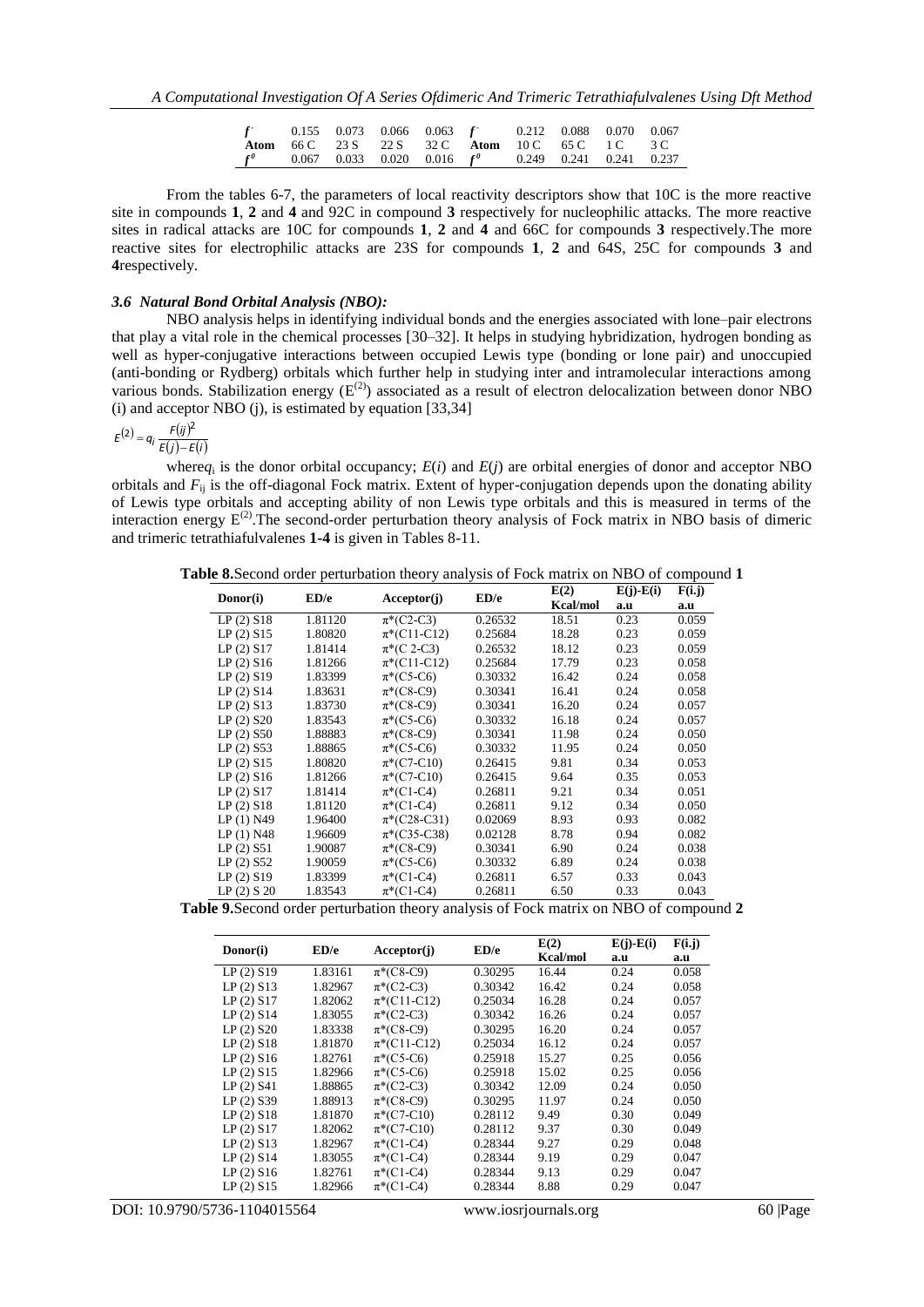| LP(2) S19               | 1.83161 | $\pi^*(C7-C10)$ | 0.28112 | 8.41 | 0.30 | 0.046 |
|-------------------------|---------|-----------------|---------|------|------|-------|
| $LP(2)$ S <sub>20</sub> | 1.83338 | $\pi^*(C7-C10)$ | 0.28112 | 8.31 | 0.30 | 0.046 |
| $LP(2)$ S42             | 1.90109 | $\pi^*(C2-C3)$  | 0.30342 | 6.91 | 0.24 | 0.038 |
| $LP(2)$ S <sub>40</sub> | 1.90115 | $\pi^*(C8-C9)$  | 0.30295 | 6.87 | 0.24 | 0.038 |

**Table 10.**Second order perturbation theory analysis of Fock matrix on NBO of compound **3**

| Donor(i)    | ED/e    | Acceptor(j)      | ED/e    | E(2)     | $E(j)-E(i)$ | F(i,j) |
|-------------|---------|------------------|---------|----------|-------------|--------|
|             |         |                  |         | Kcal/mol | a.u         | a.u    |
| $LP(2)$ S67 | 1.80896 | $\pi^*(C65-C66)$ | 0.26403 | 19.01    | 0.23        | 0.059  |
| $LP(2)$ S68 | 1.81359 | $\pi^*(C65-C66)$ | 0.26403 | 18.48    | 0.23        | 0.059  |
| LP(2) S17   | 1.81224 | $\pi^*(C2-C3)$   | 0.25390 | 18.31    | 0.23        | 0.059  |
| LP(2) S18   | 1.81201 | $\pi^*(C2-C3)$   | 0.25390 | 18.30    | 0.23        | 0.059  |
| LP(2) S16   | 1.81536 | $\pi^*(C11-C12)$ | 0.26478 | 17.12    | 0.24        | 0.058  |
| LP(2) S15   | 1.81938 | $\pi^*(C11-C12)$ | 0.26478 | 16.51    | 0.24        | 0.057  |
| LP(2) S76   | 1.83294 | $\pi^*(C81-C82)$ | 0.30339 | 16.50    | 0.24        | 0.058  |
| LP(2) S19   | 1.83561 | $\pi^*(C5-C6)$   | 0.30333 | 16.49    | 0.24        | 0.058  |
| LP(2) S14   | 1.83576 | $\pi^*(C8-C9)$   | 0.30304 | 16.46    | 0.24        | 0.058  |
| $LP(2)$ S20 | 1.83765 | $\pi^*(C5-C6)$   | 0.30333 | 16.18    | 0.24        | 0.057  |
| LP(2) S13   | 1.83732 | $\pi^*(C8-C9)$   | 0.30304 | 16.17    | 0.24        | 0.057  |
| $LP(2)$ S77 | 1.83539 | $\pi^*(C81-C82)$ | 0.30339 | 16.15    | 0.24        | 0.057  |
| $LP(2)$ S84 | 1.88855 | $\pi^*(C81-C82)$ | 0.30339 | 11.92    | 0.24        | 0.050  |
| LP(2) S51   | 1.88936 | $\pi^*(C5-C6)$   | 0.30333 | 11.91    | 0.24        | 0.050  |
| $LP(2)$ S48 | 1.88935 | $\pi^*(C8-C9)$   | 0.30304 | 11.85    | 0.24        | 0.050  |
| LP(2) S15   | 1.81938 | $\pi^*(C7-C10)$  | 0.27158 | 9.98     | 0.33        | 0.052  |
| LP(2) S16   | 1.81536 | $\pi^*(C7-C10)$  | 0.27158 | 9.86     | 0.33        | 0.052  |
| LP(2) S18   | 1.81201 | $\pi^*(C1-C4)$   | 0.26564 | 9.51     | 0.34        | 0.052  |
| LP(2) S17   | 1.81224 | $\pi^*(C1-C4)$   | 0.26564 | 9.49     | 0.34        | 0.052  |
| $LP(2)$ S67 | 1.80896 | $\pi^*(C70-C72)$ | 0.26048 | 8.69     | 0.35        | 0.050  |

**Table 11.**Second order perturbation theory analysis of Fock matrix on NBO of compound **4**

| Donor(i)                | ED/e    | Acceptor(i)      | ED/e    | E(2)<br>Kcal/mol | $E(j)-E(i)$<br>a.u | F(i,j)<br>a.u |
|-------------------------|---------|------------------|---------|------------------|--------------------|---------------|
| LP(2) S18               | 1.81211 | $\pi^*(C2-C3)$   | 0.26179 | 18.30            | 0.23               | 0.059         |
| LP(2) S17               | 1.81223 | $\pi^*(C2-C3)$   | 0.26179 | 18.27            | 0.23               | 0.059         |
| $LP(2)$ S63             | 1.81296 | $\pi^*(C60-C61)$ | 0.26923 | 18.21            | 0.23               | 0.059         |
| $LP(2)$ S62             | 1.81348 | $\pi^*(C60-C61)$ | 0.26923 | 18.15            | 0.23               | 0.059         |
| LP(2) S16               | 1.81180 | $\pi^*(C11-C12)$ | 0.25501 | 17.86            | 0.23               | 0.059         |
| LP(2) S15               | 1.81843 | $\pi^*(C11-C12)$ | 0.25501 | 17.03            | 0.24               | 0.058         |
| LP(2) S19               | 1.83511 | $\pi^*(C5-C6)$   | 0.30333 | 16.51            | 0.24               | 0.058         |
| LP(2) S14               | 1.83596 | $\pi^*(C8-C9)$   | 0.30367 | 16.44            | 0.24               | 0.058         |
| LP(2) S71               | 1.83514 | $\pi^*(C75-C76)$ | 0.30322 | 16.33            | 0.24               | 0.057         |
| $LP(2)$ S <sub>20</sub> | 1.83708 | $\pi^*(C5-C6)$   | 0.30333 | 16.21            | 0.24               | 0.057         |
| LP(2) S13               | 1.83818 | $\pi^*(C8-C9)$   | 0.30367 | 16.13            | 0.24               | 0.057         |
| $LP(2)$ S72             | 1.83684 | $\pi^*(C75-C76)$ | 0.30322 | 16.05            | 0.24               | 0.057         |
| $LP(2)$ S43             | 1.88867 | $\pi^*(C8-C9)$   | 0.30367 | 12.22            | 0.24               | 0.051         |
| $LP(2)$ S78             | 1.88823 | $\pi^*(C75-C76)$ | 0.30322 | 12.17            | 0.24               | 0.051         |
| $LP(2)$ S46             | 1.88949 | $\pi^*(C5-C6)$   | 0.30333 | 11.75            | 0.24               | 0.050         |
| $LP(2)$ S63             | 1.81296 | $\pi*(C65-C67)$  | 0.27036 | 9.64             | 0.33               | 0.051         |
| $LP(2)$ S62             | 1.81348 | $\pi^*(C65-C67)$ | 0.27036 | 9.54             | 0.33               | 0.051         |
| LP(2) S17               | 1.81223 | $\pi^*(C1-C4)$   | 0.26659 | 9.44             | 0.34               | 0.052         |
| LP(2) S18               | 1.81211 | $\pi^*(C1-C4)$   | 0.26659 | 9.40             | 0.34               | 0.051         |
| LP(2) S15               | 1.81843 | $\pi^*(C7-C10)$  | 0.25936 | 9.24             | 0.36               | 0.053         |

The intra molecular interaction for the title compounds is formed by the orbital overlap between: LP(2) S18 orbital to the  $\pi^*(C2-C3)$  for compound **1**, LP(2) S19 orbital to  $\pi^*(C8-C9)$  for compound **2**, LP(2) S67 orbital to π\*(C65-C66) for compound **3,**LP(2) S18 orbital to π\*(C2-C3) for compound **4** respectively, show the stabilization energy of 18.51, 16.44, 19.01 and 18.30  $kJ$  mol<sup>-1</sup> respectively.

# *3.7 Nonlinear Optical Properties (NLO):*

The NLO activity provide the key functions for frequency shifting, optical modulation, optical switching and optical logic for the developing technologies in areas such as communication, signal processing and optical interconnections [35,36].In the presence of an applied electric field, the energy of a system is a function of the electric field and the first hyperpolarizability is a third rank tensor that can be described by a  $3\times3\times3$  matrix. The 27 components of the 3D matrix can be reduced to 10 components because of the Kleinman symmetry [37]. The matrix can be given in the lower tetrahedral format. It is obvious that the lower part of the  $3\times3\times3$  matrices is a tetrahedral. The components of  $\beta$  are defined as the coefficients in the Taylor series expansion of the energy in the external electric field. When the external electric field is weak and homogeneous, this expansion is given below: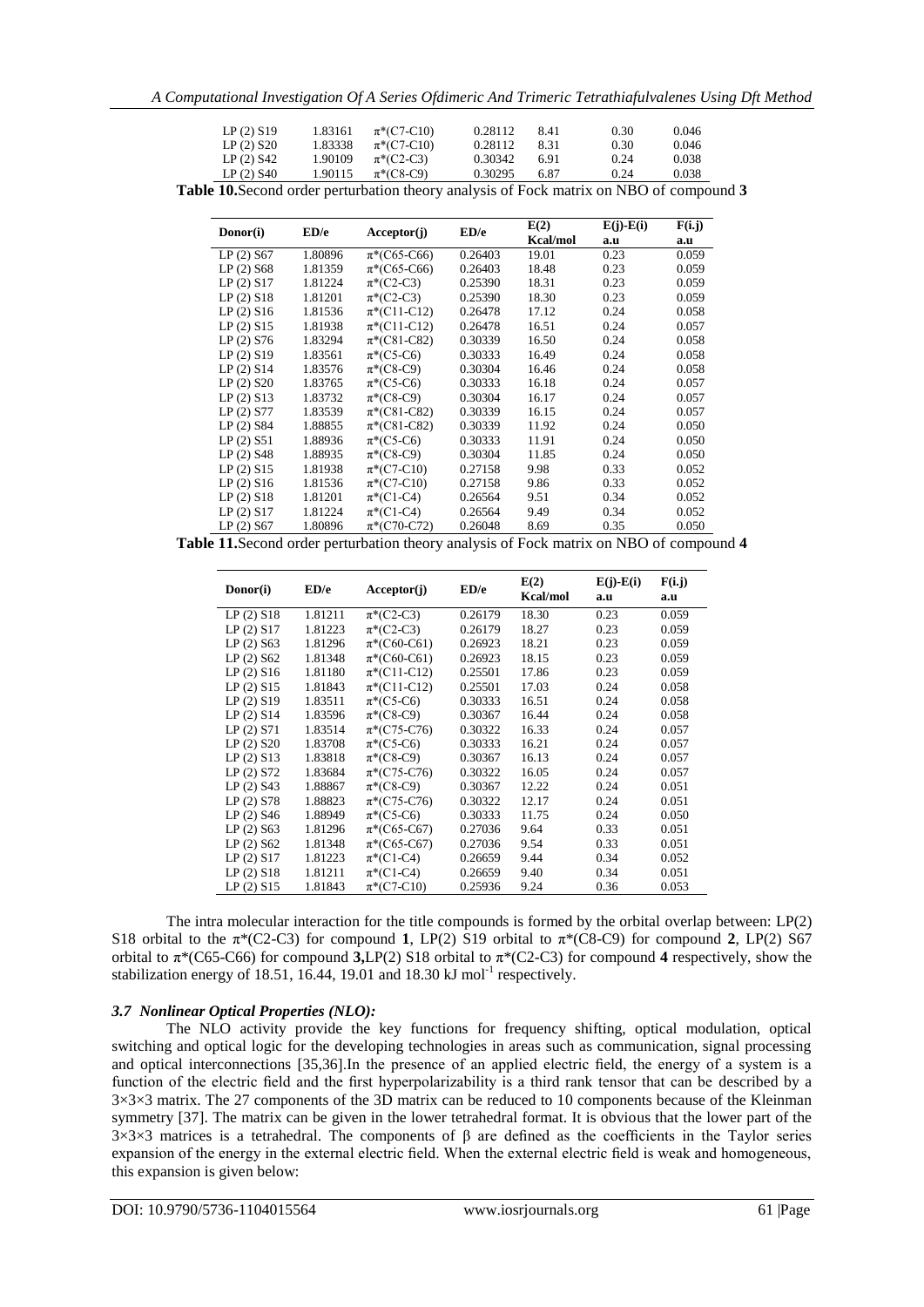$E = E^{0} - \mu_{\alpha} F_{\alpha} - 1/2 \alpha_{\alpha} \theta^{F} \alpha^{F} \theta - 1/6 \theta_{\alpha} \theta \gamma^{F} \alpha^{F} \theta^{F} \gamma + ...$ 

where *E*<sup>0</sup> is the energy of the unperturbed molecules,  $F_\alpha$  is the field at the origin,  $\mu_\alpha$ ,  $\alpha_{\alpha\beta}$  and  $\beta_{\alpha\beta\gamma}$  are the components of dipole moment, polarizability and first hyperpolarizability, respectively. The total static dipole moment  $\mu$ , the mean polarizability  $\alpha_0$ , the anisotropy of the polarizability  $\Delta \alpha$  and the mean first hyperpolarizability  $\beta_0$ , using the x, y and z components are defined as:

Dipole moment is  $\mu = (\mu_x^2 + \mu_y^2 + \mu_z^2)^{1/2}$ Static polarizability is  $\alpha_0 = (\alpha_{xx} + \alpha_{yy} + \alpha_{zz})/3$ Total polarizability is  $\Delta \alpha = 2^{-1/2} \left[ (\alpha_{xx} - \alpha_{yy})^2 + (\alpha_{yy} - \alpha_{zz})^2 + (\alpha_{zz} - \alpha_{xx})^2 + 6\alpha^2 x^2 \right]^{1/2}$ First order hyperpolarizability is  $\theta_0 = \left(\theta_x^2 + \theta_y^2 + \theta_z^2\right)^{1/2}$ Where  $\theta_x = (\theta_{xxxx} + \theta_{xyy} + \theta_{xzz})$ 

 $(\theta_{VVV} + \theta_{VZZ} + \theta_{VXX})$  $Z = (\theta_{ZZZ} + \theta_{ZXX} + \theta_{ZYY})$ *y yyy yzz yxx*  $\beta$ <sub>*Z*</sub> =  $(\beta$ <sub>ZZZ</sub> +  $\beta$ <sub>ZXX</sub> +  $\beta$  $\beta$ <sub>*V*</sub> =  $(\beta$ <sub>*VVV</sub>* +  $\beta$ <sub>VZZ</sub> +  $\beta$ </sub>  $= (\theta_{777} + \theta_{788} +$  $=$   $(\theta_{VVV} + \theta_{VZZ} +$ 

 $\beta_0 = \left[\left(\beta_{\text{xxx}} + \beta_{\text{xyy}} + \beta_{\text{xzz}}\right)^2 + \left(\beta_{\text{yyy}} + \beta_{\text{yzz}} + \beta_{\text{yxx}}\right)^2 + \left(\beta_{\text{zzz}} + \beta_{\text{zxx}} + \beta_{\text{zyy}}\right)^2\right]^{1/2}$ 

The first static hyperpolarizability ( $\beta_0$ ) and its related properties ( $\beta$ ,  $\alpha_0$  and  $\Delta \alpha$ )of dimeric and trimeric tetrathiafulvalenes**1-4** have been calculated using B3LYP/6-31G (d,p) level based on finite field approach and given in Table 12.

| <b>Table 12.</b> The dipole moments $\mu$ (D), polarizability $\alpha_0$ (esu), the anisotropy of the polarizability $\Delta \alpha$ (esu) and the |
|----------------------------------------------------------------------------------------------------------------------------------------------------|
| first hyperpolarizability $\beta_0$ (esu) of dimeric and trimeric tetrathiafulvalenes 1-4.                                                         |

| <b>Parameters</b>                       | Compound 1  | Compound 2  | Compound 3  | Compound 4  |
|-----------------------------------------|-------------|-------------|-------------|-------------|
| $\beta_{xxx}$                           | -289.0559   | 303.5919    | 316.8736    | 300.0018    |
| $\beta_{\rm yy}$                        | -79.5692    | $-5.7775$   | 1228.0452   | $-4.7664$   |
| $\beta_{zzz}$                           | $-7.7440$   | $-2.0174$   | 1.9232      | $-5.1026$   |
| $\beta_{xyy}$                           | 75.8515     | $-69.4989$  | 215.6755    | $-70.5067$  |
| $\beta_{xxy}$                           | $-618.0880$ | $-355.2097$ | $-229.4884$ | $-289.3058$ |
| $\beta_{xxz}$                           | 68.9535     | $-54.2634$  | 993.0575    | $-60.2438$  |
| $\beta_{xzz}$                           | $-2.4739$   | 8.2827      | 15.4279     | 6.2766      |
| $\beta_{yzz}$                           | 42.5474     | $-0.3585$   | $-79.9362$  | $-0.2685$   |
| $\beta_{\rm yyz}$                       | 48.4056     | $-49.3465$  | $-35.9478$  | $-50.6867$  |
| $\beta_{xyz}$                           | 11.4459     | $-14.3233$  | $-17.1372$  | $-12.5286$  |
| $\beta_0$ (esu)x10 <sup>-33</sup>       | 740.7538    | 447.7430    | 1436.6234   | 394.5737    |
| $\mu_{x}$                               | $-0.9366$   | 1.9896      | 5.5572      | 2.8974      |
| $\mu_{y}$                               | $-2.3713$   | $-1.3325$   | 0.5104      | $-2.4638$   |
| $\mu_z$                                 | 1.8636      | $-0.6400$   | 0.2692      | $-0.5007$   |
| $\mu(D)$                                | 3.1580      | 2.4787      | 5.5870      | 4.0045      |
| $a_{xx}$                                | $-245.2820$ | $-222.4729$ | 53.1231     | $-200.3258$ |
| $a_{yy}$                                | $-369.6545$ | $-341.8921$ | 9.4303      | $-300.0147$ |
| $a_{zz}$                                | -383.6559   | $-352.3766$ | $-62.5535$  | $-236.2566$ |
| $a_{xy}$                                | 2.8362      | 21.1364     | $-12.7626$  | 19.1258     |
| $a_{xz}$                                | 22.3699     | 9.6055      | $-24.2787$  | 8.8025      |
| $a_{yz}$                                | 2.9674      | $-15.8246$  | 15.8894     | $-16.5625$  |
| $\alpha_0$ (esu)x10 <sup>-24</sup>      | 137.6871    | 134.1313    | 115.1101    | 98.9939     |
| $\Delta \alpha$ (esu)x10 <sup>-24</sup> | 20.4052     | 19.8783     | 17.0593     | 14.6709     |

Since the values of the polarizabilities ( $\Delta \alpha$ ) and the hyperpolarizabilities ( $\beta_{tot}$ ) of the GAUSSIAN 09 output are obtained in atomic units (a.u.), the calculated values have been converted into electrostatic units (e.s.u.) (for α; 1 a.u = 0.1482 x 10<sup>-24</sup> e.s.u., for β; 1 a.u = 8.6393 x 10<sup>-33</sup> e.s.u.). The calculated values of dipole moment ( $\mu$ ) for the title compounds were found to be 3.1580, 2.4787, 5.5870 and 4.0045 D respectively, which are approximately four times than to the value for urea ( $\mu = 1.3732$  D). Urea is one of the prototypical molecules used in the study of the NLO properties of molecular systems. Therefore, it has been used frequently as a threshold value for comparative purposes. The calculated values of polarizability are 137.6871 x  $10^{-24}$ , 134.1313 x  $10^{-24}$ , 115.1101 x  $10^{-24}$  and 98.9939 x  $10^{-24}$  esu respectively; the values of anisotropy of the polarizability are 20.4052, 19.8783, 17.0593 and 14.6709 esu, respectively. The magnitude of the molecular hyperpolarizability  $(\beta_0)$  is one of important key factors in a NLO system. The DFT/6-31G(d,p) calculated first hyperpolarizability value (β<sub>0</sub>) of dimeric and trimeric tetrathiafulvalenes molecules are equal to 740.7538 x 10<sup>-33</sup>, 447.7430 x 10<sup>-33</sup>, 1436.6234 x  $10^{-33}$  and 394.5737 x  $10^{-33}$  esu. The first hyperpolarizability of title molecules is approximately 2.16, 1.30, 4.19 and 1.49 times than those of urea ( $\beta$  of urea is 343.272 x10<sup>-33</sup> esu obtained by B3LYP/6-311G (d,p) method). This result indicates that dimeric and trimeric tetrathiafulvalenes **1-4** are nonlinear.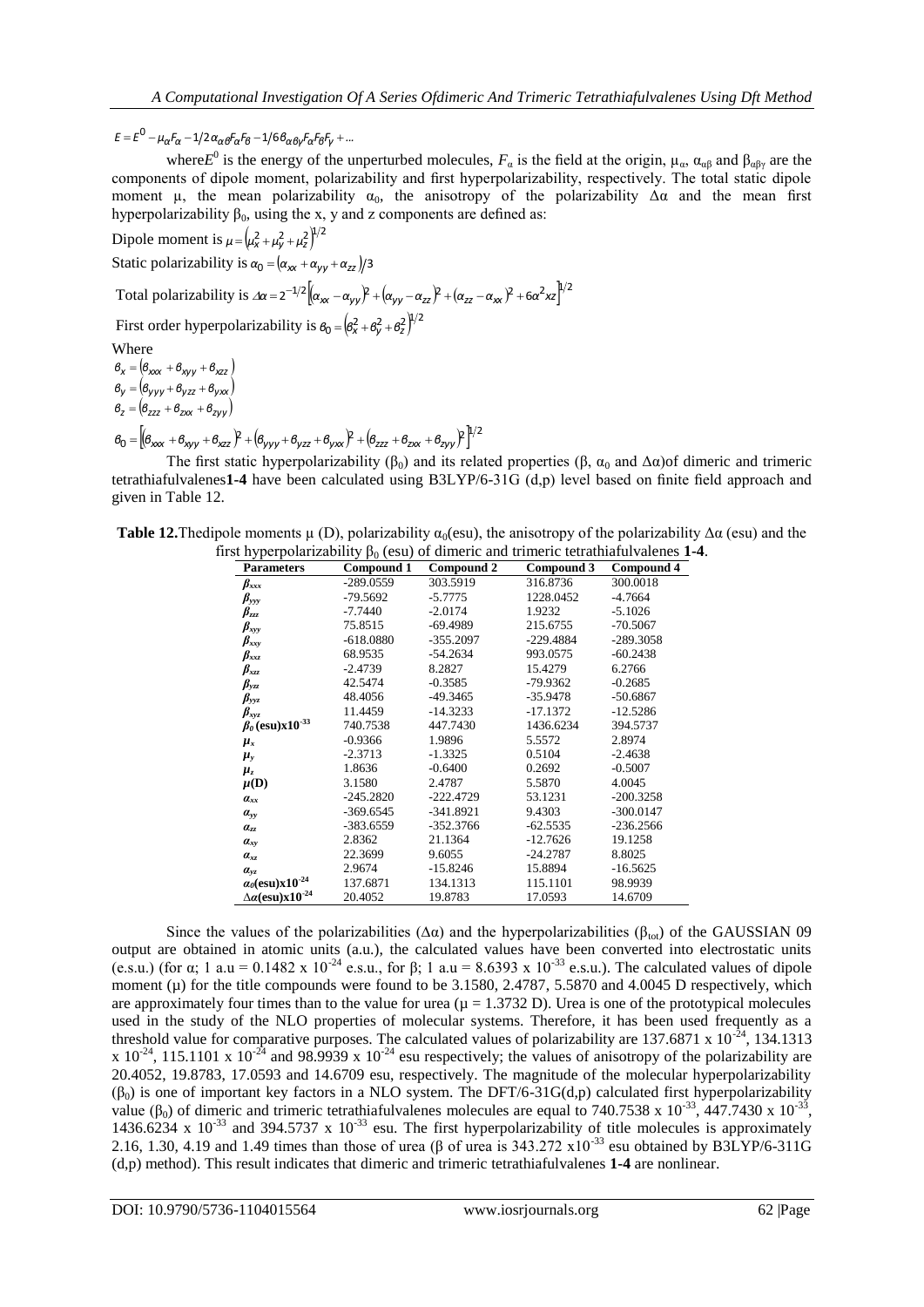# **IV. Conclusion**

In the present study, molecular structure, geometrical parameters, Molecular electrostatic potential map of dimeric and trimeric tetrathiafulvalenes **1-4** has been studied using DFT/B3LYP method with 6-31G (d,p) basis set. The frontier molecular orbital analysis provides information regarding ionization potential, chemical potential and other chemical descriptors.Fukui function also computed to predict reactive sites for electrophilic and nucleophilic attacks in the studied molecules. The NBO analysis obviously illustrates the stability of the molecular structure that arises from conjugative interactions, charge delocalization and E(2) energies confirm the occurrence of intra-molecular charge transfer. The calculated dipole moment and first order hyperpolarizability results indicate that the title compounds is a good candidate of NLO material.

### **Acknowledgments**

This work was generously supported by the (General Directorate for Scientific Research and Technological Development, DGRS-DT) and Algerian Ministry of Scientific Research.

#### **References**

- [1] T.Ishiguro, K.Yamaji, G.Saito."Proceedings of the International Conference on Science and Technology of Synthetic Metals, ICSM'98," *Synth. Met*(**1999**)102-103.
- [2] M.A. Herranz, L.Sanchez, N.Martin.Tetrathiafulvalene: A Paradigmatic Electron Donor Molecule.*Phosphorus, Sulfur Silicon Relat. Elem*. 180(**2005**) 1133–1148. DOI: 10.1002/chin.200534152.
- [3] T.Uemura, K.Naka, Y.Chujo. Functional Macromolecules with Electron-Donating Dithiafulvene Unit. *Adv.Polym. Sci*. 167(**2004**), 81–106. DOI: 10.1007/b12305.
- [4] G.Maruccio, R.Cingolani, R.Rinaldi.Projecting the Nanoworld: Concepts, Results and Perspectives of Molecular Electronics.*J. Mater. Chem*. 14(**2004**) 542–554. DOI: 10.1039/B311929G.
- [5] J.Yamada, T. Sugimoto.TTF Chemistry: Fundamentals and Applications of Tetrathiafulvalene, Eds.; Kodansha-Springer: Tokyo (**2004**).
- [6] N.Martín, L.Sánchez, B. Illescas, I.Pérez. C60-Based Electroactive Organofullerenes. *Chem. Rev*. 98(**1998**) 2527–2547. DOI: 10.1021/cr9701039.
- [7] R. M. Metzger.Electrical Rectification by a Molecule:  The Advent of Unimolecular Electronic Devices. *Acc. Chem. Res*. 32(**1999**) 950–957.DOI: 10.1021/ar9900663.
- [8] M.Bendikov, F.Wudl, D.F. Perepichka. Tetrathiafulvalenes, Oligoacenenes, and Their Buckminsterfullerene Derivatives:  The Brick and Mortar of Organic Electronics. *Chem. Rev*. 104(**2004**) 4891–4945. DOI: 10.1021/cr030666m.
- [9] A.Gorgues, P.Hudhomme, M.Sallé.Highly Functionalized Tetrathiafulvalenes: Riding along the Synthetic Trail from Electrophilic Alkynes.*Chem. Rev*. 104 (**2004**) 5151–5184. DOI: 10.1021/cr0306485.
- [10] J. L.Segura, N.Martín. New Concepts in Tetrathiafulvalene Chemistry.*Angew. Chem., Int* Ed. 40(**2001**) 1372–1409. DOI: 10.1002/1521-3773(20010417)40:8<1372::AID-ANIE1372>3.0.CO;2-I.
- [11] C. Ravikumar, I. Hubert Joe, D. Sajan.Vibrational Contributions to the Second-Order Nonlinear Optical Properties of π-Conjugated Structure Acetoacetanilide. *J.Chem. Phys*. 369 (**2010**) 1-7. DOI: 10.1016/j.chemphys.2010.01.022.
- [12] A. Abd El-Wareth, O. Sarhan. Synthesis and Applications of Tetrathiafulvalenes and Ferrocene-Tetrathiafulvalenes and Related Compounds. Tetrahedron 61 (**2005**) 3889-3932.
- [13] M.J. Frisch, G.W. Trucks, H.B. Schlegel, G.E. Scuseria, M.A. Robb, J.R. Cheeseman, G. Scalmani, V. Barone, B. Mennucci, G.A. Petersson and al.Gaussian 09, Revision C.01; Gaussian Inc.: Wallingford, CT, USA (**2010**).
- [14] A.D. Becke. Density‐ Functional Thermochemistry. III. The Role of Exact Exchange.*J.Chem. Phys*. 98 (**1993**) 5648. DOI: 10.1063/1.464913.
- [15] R. Dennington, T. Keith and J. Millam,GaussView, Version 5, Semichem Inc., Shawnee Mission, KS (**2009**).
- [16] S. Muthu, M. Prasath, E. IsacPaulraj, R.A. Balaji.FT-IR, FT-Raman Spectra and ab initio HF and DFT Calculations of 7-chloro-5- (2-chlorophenyl)-3-hydroxy-2,3-dihydro-1H-1,4-benzodiazepin-2-one. *Spectrochim*. Acta A 120(**2014**) 185-194.DOI: 10.1016/j.saa.2013.09.150.
- [17] P. Politzer, D.G. Truhlar (Eds.), Chemical Application of Atomic and Molecular Electrostatic Potentials, Plenum, New York, (**1981**).
- [18] P. Politzer, P. Lane. A Computational Study of Some Nitrofluoromethanes. *Struct. Chem*. 1(**1990**) 159–164.
- [19] N. Gunay, H. Pir, D. Avci, Y. Atalay.NLO and NBO Analysis of Sarcosine-Maleic Acid by Using HF and B3LYP Calculations. *J. Chem*. (**2013**) 16. DOI: 10.1155/2013/712130.
- [20] N. Sinha, O. Prasad, V. Narayan, S.R. Shukla. Raman, FT-IR Spectroscopic Analysis and First-order Hyperpolarisability of 3 benzoyl-5-chlorouracil by First Principles.*J. Mol. Simul*. 37 (**2011**) 153–163. DOI: 10.1080/08927022.2010.533273.
- [21] D.F.V. Lewis, C. Loannides, D.V. Parke. Interaction of aSeries of Nitriles with the Alcohol-Inducible Isoform of P450: Computer Analysis of Structure—Activity Relationships.*Xenobiotica* 24 (**1994**) 401–408. DOI: 10.3109/00498259409043243.
- [22] B. Kosar, C. Albayrak.Spectroscopic Investigations and Quantum Chemical Computational Study of (E)-4-methoxy-2-[(ptolylimino)methyl]phenol. *Spectrochim.* Acta A 78 (**2011**) 160–167.DOI : 10.1016/j.saa.2010.09.016.
- [23] R.G. Pearson. Absolute Electronegativity and Hardness: Applications to Organic Chemistry.*J. Org. Chem*. 54 (**1989**) 1423–1430. DOI: 10.1021/jo00267a034.
- [24] J. Padmanabhan, R. Parthasarathi, V. Subramanian, P. Chattaraj.Electrophilicity-Based Charge Transfer Descriptor.*J. Phys. Chem*. A 111 (**2007**) 1358–1361. DOI: 10.1021/jp0649549.
- [25] R.G. Parr, W. Yang, Functional Theory of Atoms and Molecules, Oxford University Press, New York, (**1989**).
- [26] P.W. Ayers, R.G. Parr. Variational Principles for Describing Chemical Reactions:  The Fukui Function and Chemical Hardness Revisited.*J. Am. Chem. Soc*. 122 (**2000**) 2010. DOI: 10.1021/ja9924039.
- [27] R.G. Parr, W.J. Yang. Density Functional Approach to the Frontier-Electron Theory of Chemical Reactivity.*J.Am. Chem. Soc*. 106 (**1984**) 511-516. DOI: 10.1021/ja00326a036.
- [28] P.K. Chattaraj, B. Maiti, U. Sarkar. Philicity:  A Unified Treatment of Chemical Reactivity and Selectivity. *J. Phys. Chem*. A 107 (**2003**) 4973–4975. DOI: 10.1021/jp034707u.